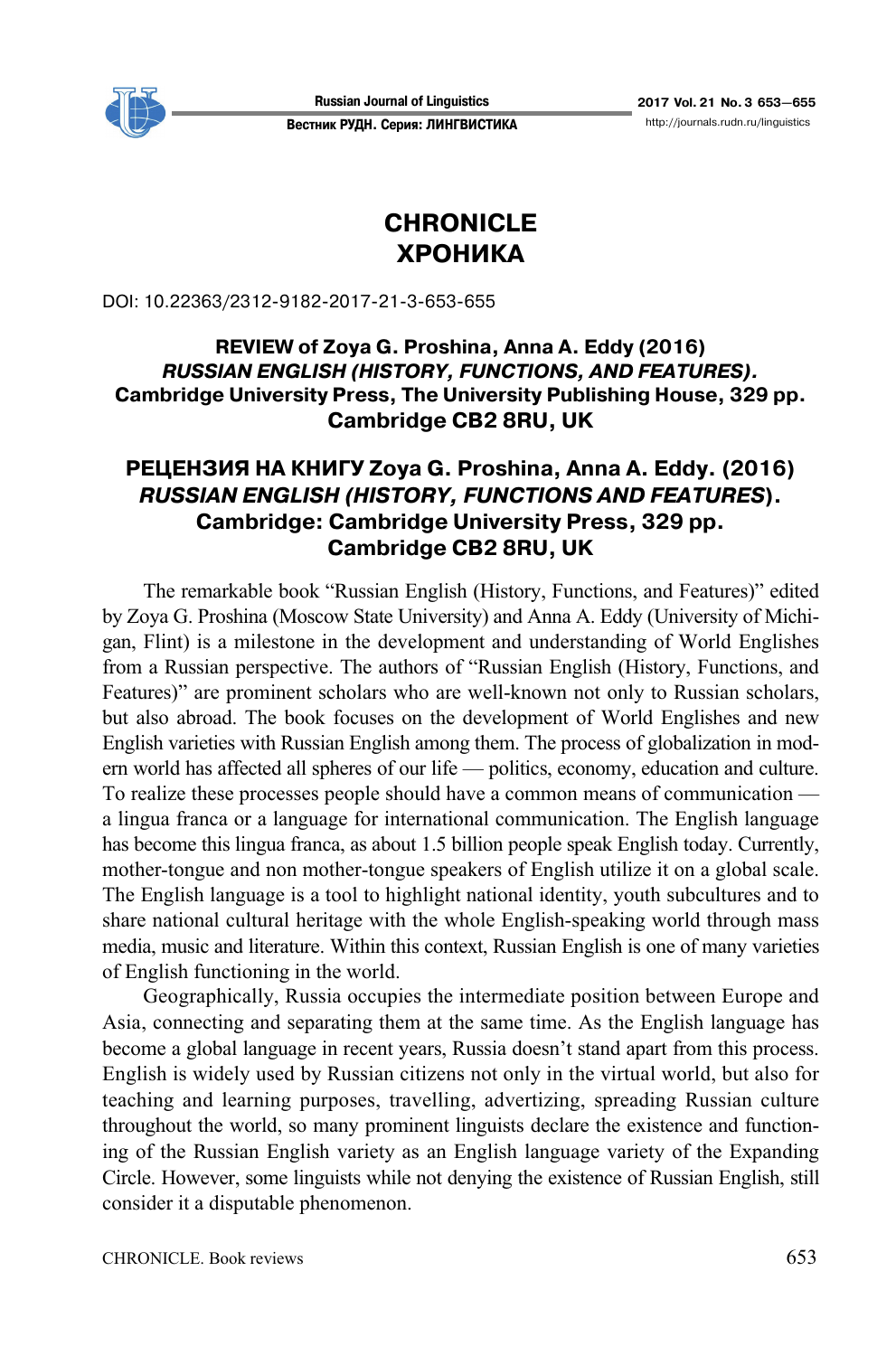The book consists of three parts, with Part 1describing Russian English as a variety, Part 2 dealing with functions of English in various domains in Russia, and Part 3 covering the attitudinal aspect towards this variety.

In Part 1 "Russian English as a Variety" the authors introduce readers to the history of language contacts between Russian and English, the result of which was Russianization of English and Englishization of Russian. They also consider the place of Russian English in the family of World Englishes and some problematic issues of Russian linguaculture. Part 1 has four chapters.

Chapter 1 "Russian and English contact: past and present" is written by A. Eddy and Z. Proshina, in which the authors examine the history of Russian-English linguistic and cultural contacts at a large period of time (XVI—XX centuries), paying special attention to lexical borrowings, morphology, changes in Russian written discourse, and ideology. The authors also discuss the impact of globalization on Russian speech community both within Russia and overseas.

Chapter 2 "Russian English in the family of World Englishes", written by Z. Proshina, considers Russian English as a sociolinguistic phenomenon and characterizes Russian English functional zones (acrolect, mesolect, and basilect) and their functions.

Chapter 3 "Russian English Linguaculture", written by Z. Proshina, A. Rivlina, S. Ter-Minasova, V. Kabakchi and E. Beloglasova, provides a comparison between Russian and English. The authors consider common features and distinctions between Russian and English on different language levels, the impact of English culture via the English language through mass media, advertisement, etc. on Russian culture and also characterize Russian culture-loaded concepts within English-speaking communities.

Chapter 4 "Linguistic Features of Russian English", written by V. Zavyalova, Z. Proshina, A. Ionina, A. Eddy, and T. Ivankova, deals with the description of linguistic features of Russian English (phonetic, orthographic, grammatical, lexical, and pragmatic).

Part 2 "Domains of English use in Russia" offers a fundamental analysis of the English language functions as a lingua franca in the domains of politics, business and tourism, as a tool in youth subcultures, education and scholarship, and as a creative means in mass media, advertisement, music and literature. It includes nine chapters written by Russian researchers and covers the main spheres of English use in Russia: politics, business, education, mass media, internet, tourism, youth subcultures, advertizing, and literature. The authors give a brief outline of the problem, analyze reasons and factors determining the domains where English is used in different spheres of Russian life, supporting their points of view with the help of insightful and recent examples of Russian English.

Part 3 "Attitudes of Russian speakers toward Russian English" engages with the major role of English in expressing a speaker's cultural and personal identity within the global community through attitudes of Russian speakers toward Russian English. Special attention is paid to the problem of linguistic purism and resistance to and gain in the World Englishes paradigm. It consists of four chapters, written by L. Ustinova, O. Lazaretnaya, Z. Proshina and M. Zeledko. Here the authors highlight different attitudes toward the use of English in Russia: from tough competition between two inter-